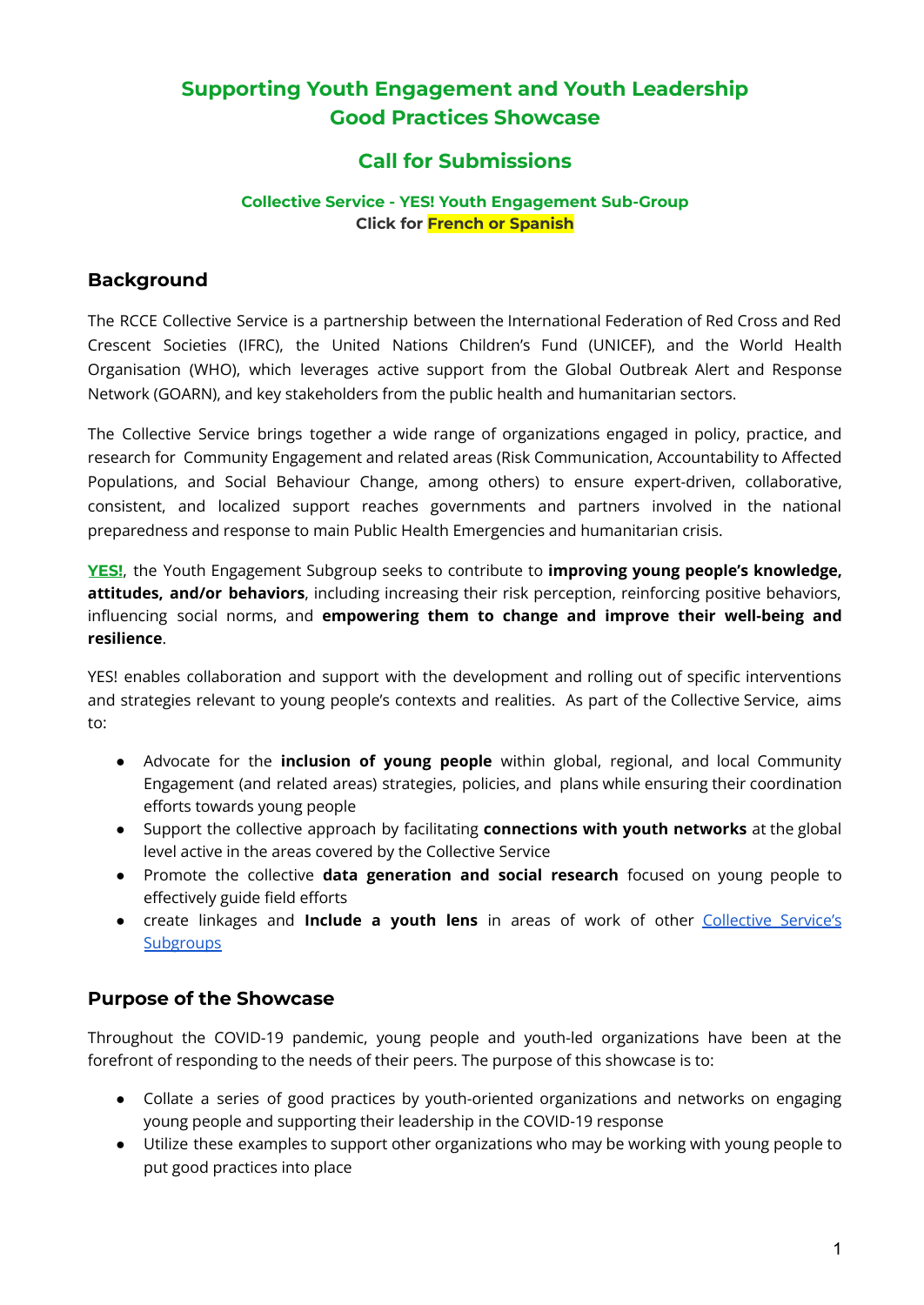● Based on the best practices, contribute to knowledge on prevention, preparation and response to future public health emergencies, including Youth Engagement and Youth Empowerment as an essential part of coordination

### **We know that many organizations are doing incredible work at the country and sub-national levels, so we want to hear from you!**

## **What's in it for you?**

To document, analyze, and promote good practices in youth engagement and youth leadership across countries and regions, the **[YES!](https://www.rcce-collective.net/subgroups/rcce-and-youth-engagement/) Collective Service's Youth Engagement subgroup, with the support of UNICEF, UNAIDS and the [Collective](https://www.rcce-collective.net/collective-helpdesk/) Helpdesk** is putting out a call for submission.

To facilitate the dissemination and usage of these good practices and good examples by organizations across the world, a jury made up of YES! Members **will select six examples** (three of Youth Engagement and three of Youth Leadership) **to create and promote case studies and practical guidance on operationalising lessons learned.**

The **case studies will be produced in English, French and Spanish, and promoted and disseminated** through external communication platforms of the Collective Service, YES! and supporting organizations seeking to inspire third parties to use them as a reference in future investments and programmes.

The **selected organisations will be invited to present their experiences in a special global webinar**, within the framework of the [International](https://www.un.org/en/observances/youth-day) Youth Day, hosted by the Collective Service, [GOARN](https://extranet.who.int/goarn/) and YES!, Youth Engagement Subgroup.

Between August and October 2022, **UNICEF, UNAIDS and the [Collective](https://www.rcce-collective.net/collective-helpdesk/) Helpdesk** will support to build or complement the documentation of the learnings and operational guidance of the selected good practice to compile guidance for use by all organisations wishing to engage young people and support their leadership.

## **How to apply?**

To take part in the showcase, **[YES!](https://www.rcce-collective.net/subgroups/rcce-and-youth-engagement/)** invites you to submit your good practices via this **[Google](https://forms.gle/SdpQWZHpDN4HFM8c6) Form**. We urge you to submit only ONE good practice at a time through the Google Form.

### **Languages accepted:** English, French, Spanish

**Note**: You can submit a case study regardless of its current level of documentation. E.g. it can be a document that is already published on your website, or it can be something that has not been fully documented yet. To use the Google Form in French and Spanish, you can make use of the [Google](https://chrome.google.com/webstore/detail/google-translate/aapbdbdomjkkjkaonfhkkikfgjllcleb?hl=en) Translate [Extension](https://chrome.google.com/webstore/detail/google-translate/aapbdbdomjkkjkaonfhkkikfgjllcleb?hl=en) on Google Chrome and translate the form online.

### **Deadline to apply: July 22, 2022.**

Announcements of the winners: 2nd week of August.

# **Application tips**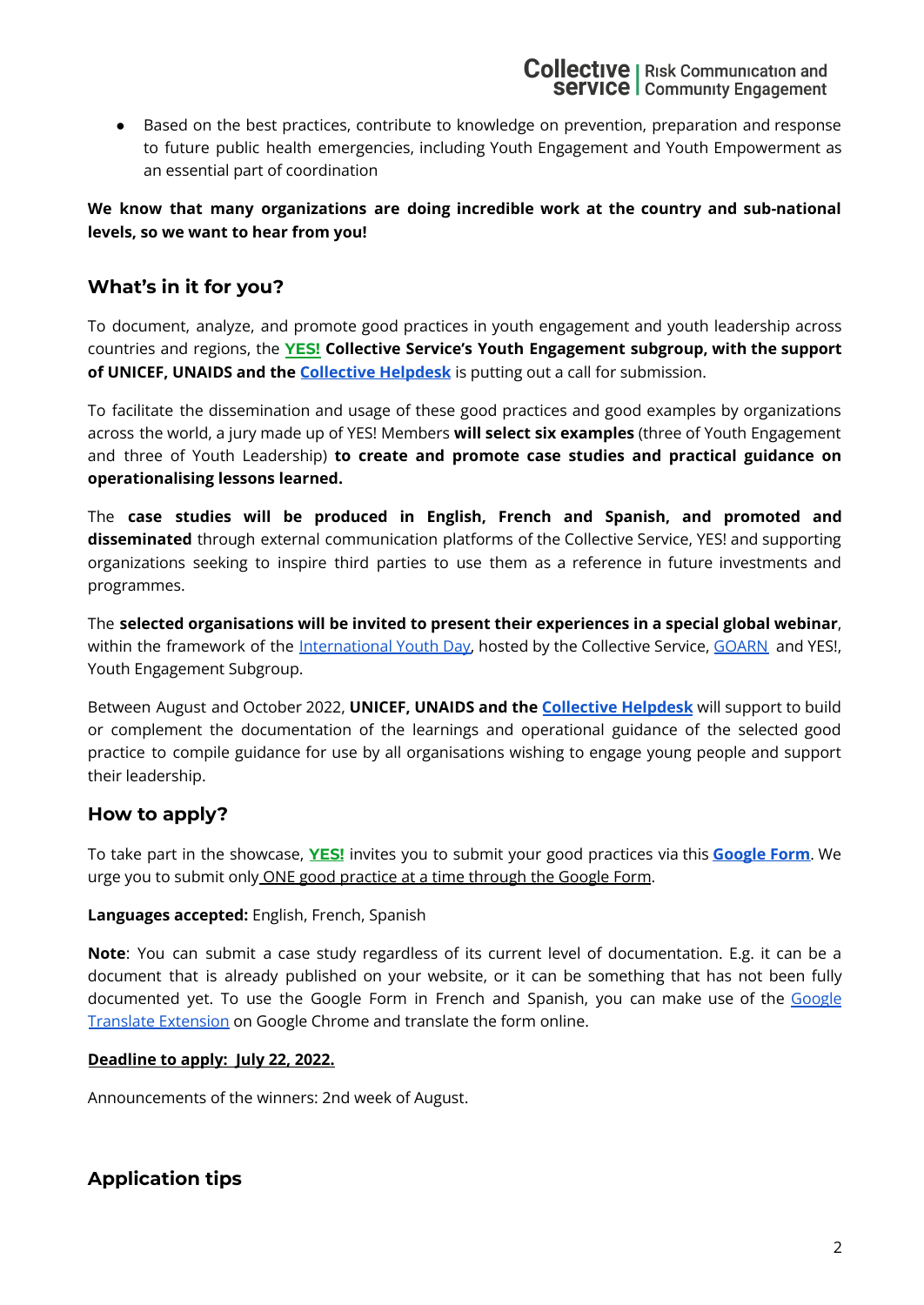#### **1. Engagement vs. Supporting Leadership:**

The meaningful engagement of young people, as well as promoting their leadership, are two key and distinct actions that can be taken when tackling issues in communities.

In this context, when submitting your case study, we ask you to determine whether or not your case study falls into the "**meaningful youth engagemen**t" category or the "**supporting youth leadership**" category.

In order to distinguish between the two, we have listed some considerations below:

- Are young people participating (engaging) in or making decisions (leading) in this piece of work?
- Do young people have access to funding/resources? Are they able to make decisions on how these are spent/utilized? (leadership)
- Do young people have a seat at the table? Are their views considered alongside the views of other stakeholders? (engagement)

#### **2. Your case study should include:**

- The age ranges of the young people engaged/supported
- Whether the work supported is meaningful for youth engagement (in line with the [Global](https://pmnch.who.int/resources/publications/m/item/global-consensus-statement-on-meaningful-adolescent-and-youth-engagement) Consensus Statement on Meaningful Adolescent and Youth [Engagement](https://pmnch.who.int/resources/publications/m/item/global-consensus-statement-on-meaningful-adolescent-and-youth-engagement))
- How the work contributed to the COVID-19 response in your setting
- What work your organization did in supporting/engaging young people
- The outcomes of including young people in this work
- What are the lessons learned from this work and how they can benefit others

Please include contact details of a focal point (at your organization or network, as well as for a young colleague who has worked with your on this project if possible) for any follow-ups that we may have.

#### **3. Scoring criteria:**

When the applications are being reviewed, the following criteria will be considered.

| <b>Meaningful Youth Engagement</b>                                                                                  | <b>Youth Leadership</b>                                                                                           |
|---------------------------------------------------------------------------------------------------------------------|-------------------------------------------------------------------------------------------------------------------|
| Did young people make up a proportionate<br>percentage of the decision-making body?                                 | Did young people have access to the resources<br>they needed to undertake the work with fair<br>compensation?     |
| Was there consideration for mitigating any<br>power dynamics that may exist between<br>young people and the agency? | Did young people hold the majority of<br>decision-making power in the study?                                      |
| Were young people in all their diversity<br>engaged in this piece of work?                                          | Was the leadership of young people in all their<br>diversity considered over the course of this piece<br>of work? |